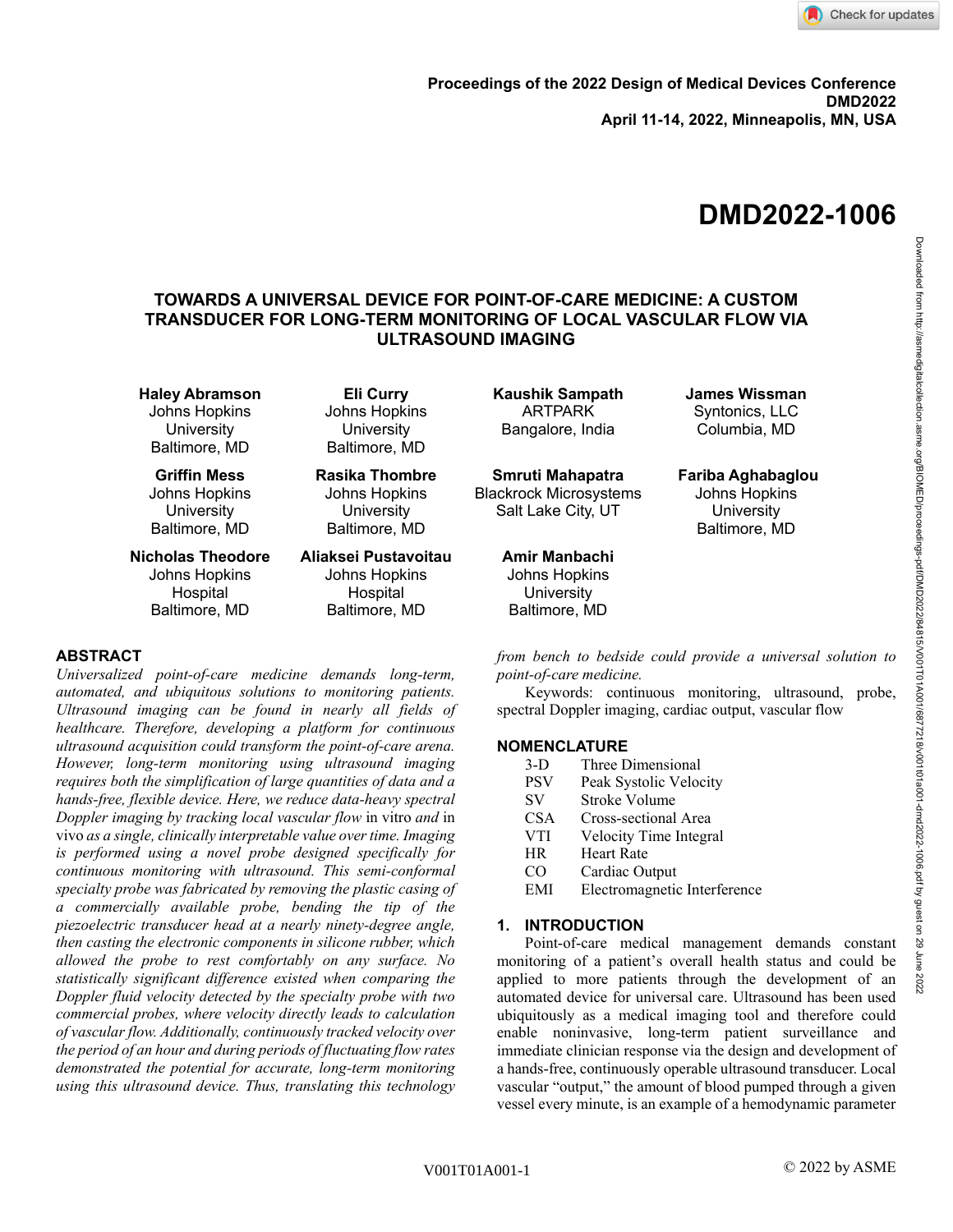

**FIGURE 1:** EXPERIMENTAL SETUP. (**A**) CUSTOM FLEXIBLE PROBE RESTING ON THE TISSUE PHANTOM ATTACHED TO THE CARDIAC DOPPLER PUMP (LABELED). (**B**) CUSTOM FLEXIBLE PROBE RESTING ON A VOLUNTEER'S ARM AND REINFORCED WITH SELF-ADHERENT ELASTIC WRAP.

that can be measured using ultrasound imaging and inform clinicians about a patient's cardiac output (CO) and, importantly, variability in blood flow. There is an unmet need for a clinically available ultrasound probe capable of noninvasively capturing vital signs such as long-term vascular flow without the need for constant manual guidance.

Here we present a custom, hands-free, flexible probe that can be constructed rapidly from a commercially available probe. The probe has a similar production cost to other ultrasound transducers and operates seamlessly with the Verasonics Vantage research ultrasound system. It should be noted this fabrication process is not dependent on this specific choice of probe and system. While other research groups have shown the potential for developing a wireless ultrasound patch [1-3], these are a long way from production and clinical implementation. By using the electronic components of a probe constructed by TransducerWorks (TransducerWorks, Pennsylvania, USA), the custom probe described here demonstrates 2-D visualization via B-mode ultrasound and flow detection via pulsed wave (spectral) Doppler imaging that have already been approved for commercial use. A novel silicone rubber mold was designed to provide a semi-conformal outer casing to lay on any surface and operate without further handling after placement. Experiments *in vitro* and *in vivo* demonstrate the probe's ability to operate longterm, detect sudden changes in local vascular "output," and capture human-level blood velocities. This study serves as a first step towards a wireless ultrasound patch capable of monitoring patients on the timespan of hours to days, automatically alerting clinicians of sudden changes in patient health status, and thus transforming point-of-care medicine.

## **2. MATERIALS AND METHODS**

The probe was designed to enable hands-free operation (Fig. 1) and has been analyzed *in vitro* and *in vivo* for accuracy and patient safety. A cardiac Doppler phantom (Model: 523A, CIRS) and Doppler flow pump (Model: 769, CIRS) enabled *in vitro*  investigation and provided set tube diameters for Doppler fluid (Model: 769DF, CIRS) flow, which mimics blood flow. The brachial artery of a human volunteer served as our *in vivo* model.

#### **2.1 Probe Design**

Piezoelectric components and all electronics for the custom probe were extracted from a commercially available ultrasound transducer (TransducerWorks, Pennsylvania, USA). After removing the hard-plastic external cover of the probe, the stiff copper foil surrounding the electronics was also removed and



**FIGURE 2: PROBE DESIGN PROCESS.** (**A**) THE STIFF COPPER CASING SURROUNDING THE ELECTRONICS OF THE COMMERCIAL PROBE (SHOWN HERE) WAS<br>REMOVED AND REPLACED WITH ELECTRICALLY REMOVED AND REPLACED CONDUCTIVE ACRYLIC PADS. (**B**) 3-D PRINTED MOLD WITH CAST OF PLATINUM CURE SILICONE RUBBER. (**C**) CUSTOM PROBE RESTING ON A CARDIAC DOPPLER PHANTOM.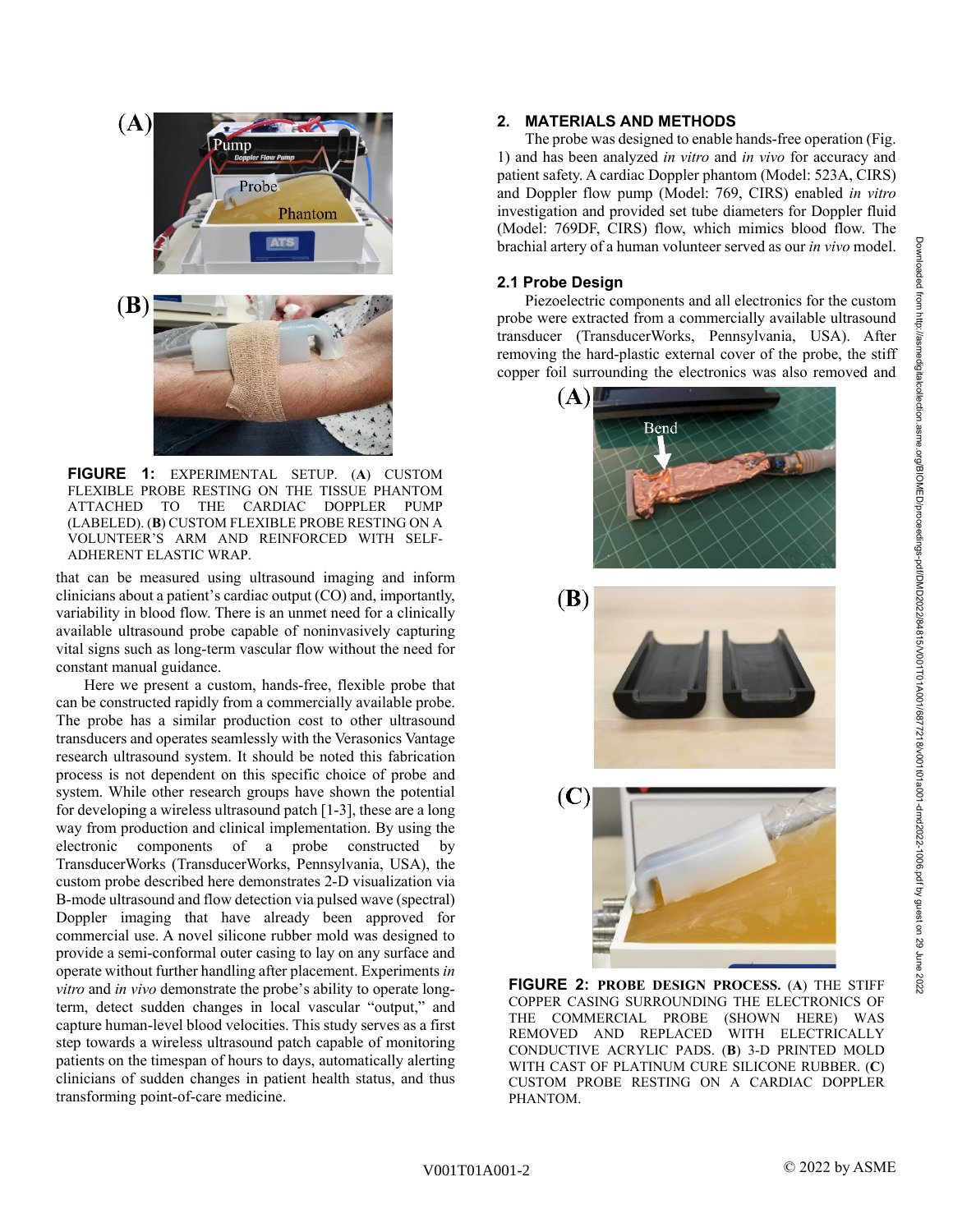replaced with carbon-containing electrically conductive acrylic pads (eCAP, 3M, part 7850). The flexibility provided by this material allowed the head of the probe, which sends and receives ultrasound signals, to bend nearly perpendicularly to the rest of the components. A mold to fabricate the new housing for the bent ultrasound transducer was designed using SolidWorks (Massachusetts, USA), 3-D printed on a PolyJet printer (Stratasys J750, Israel), and then cleaned using a waterjet. Platinum cure silicone rubber (Ecoflex 00-30 Parts A and B) (Fig. 2) was then cast into the mold to fabricate the flexible transducer housing. The cast probe has a total mass of 214.6 grams, length of 5 inches, height of 1.25 inches, and width of 2.25 inches (the aperture length is 1 inch). The design sits flat on a phantom or patient (Fig. 1), using friction from the silicone rubber to keep it in place.

#### **2.2 Device Analysis**

The goal of this study is to continuously and non-invasively monitor vascular "output" and local flow in large vessels using the custom probe. Spectral Doppler imaging captures the velocity of Doppler fluid *in vitro* and blood *in vivo* (see Eq. 1).

$$
v = \frac{c\Delta f}{2\sqrt{2}f_0\cos\theta} \tag{1}
$$

Here,  $f_0$  represents the programmed frequency of the transmitted wave,  $\Delta f$  is the Doppler shift detected by the transducer, and *c* is the speed of sound in tissue. The velocity is additionally divided by  $\sqrt{2}$  to account for Poiseuille's law for parabolic flow [4]. The angle between the transducer and the direction of the traveling fluid is represented by  $\theta$ . Placing the transducer at exactly 90 degrees is therefore ineffective at measuring velocity because  $cos(90) = 0$ . Here,  $\theta$  is determined by the angle of the tissue phantom *in vitro* and determined using a goniometer *in vivo*. In this study,  $\theta$  was determined to be 73 degrees *in vitro* and 81.5 degrees *in vivo*.

Locally measured stroke volume (SV), the amount of blood pushed through a vessel per heartbeat, can be found by taking the integral of the velocity versus time curve (velocity time integral, VTI) displayed during spectral Doppler imaging and scaling it by the cross-sectional area (CSA) of the vessel (Fig. 3, Eq. 2).



**FIGURE 3: SPECTRAL DOPPLER IMAGING SHOWS VELOCITY OVER TIME AS DISPLAYED HERE IN PEACH AND BLACK WAVEFORMS.** PEAK SYSTOLIC VELOCITY (PSV) TRACKS THE HIGHEST VELOCITY THAT OCCURS DURING A HEARTBEAT (TYPICALLY SYSTOLE, ALSO KNOWN AS EJECTION). THE VELOCITY TIME INTEGRAL (VTI) LEADS DIRECTLY TO CALCULATION OF CARDIAC OUTPUT.

CSA is found using 2-D ultrasound imaging prior to initializing the spectral Doppler mode.

$$
SV = VTI * CSA
$$
 (2)

CO is the volume of blood pushed out by the heart every minute, and therefore is found by scaling the overall SV from the left ventricle by the heart rate (HR, see Eq. 3).

$$
CO = SV * HR
$$
 (3)

In this study, locally measured SV was analyzed as a precursor to local vascular "output," which parallels the CO calculation (Eq. 3).

#### **2.2.1** *In vitro* **Analysis**

The *in vitro* analysis took on three forms: (1) comparing the velocity values captured by three different transducers, (2) observing long-term (one hour) monitoring using the custom probe, and (3) ensuring the probe's ability to capture changing values more representative of human blood flow.

The custom probe, a TransducerWorks probe with the original hard plastic housing, and the eL18-4 probe on the Philips Epiq 7 were each used to capture peak systolic velocities (PSV) when the cardiac Doppler flow pump output three different volumes  $(2, 5, 7.5$  mL) at seven different flow rates  $(1, 2, 3, 4, 5, 1)$ 6, 7 mL/sec). The data were then analyzed using a two-tailed Ttest to investigate potentially significant differences in measurements.

The custom probe was also used to track Doppler imaging over the course of one hour when the flow pump was programmed to pump 2mL of Doppler fluid at a flow rate of 3mL/sec.

An experiment was also performed to track the PSV and SV in comparison to ground truth values by changing the volume and flow rate incrementally throughout a roughly thirty-minute data collection. The cardiac Doppler flow pump was initially programmed to dispense 2mL at a flow rate of 3 mL/sec. The flow rate was then varied to 5 mL/sec, and then down to 2 mL/sec. The programmed output volume was then increased to 4mL, and the flowrate was initially set to 3 mL/sec before being varied to5 mL/sec, and then down to 2 mL/sec. The pump was then re-programmed to have an output volume of 2mL at a flowrate 3mL/sec. Each set of variables was run for approximately 5 minutes before reprogramming the phantom.

Additionally, this study looked at heat dissipation by the custom transducer when operating the pump at a constant volume and flow rate. A thermal camera (FLIR ONE Gen 3 iOS) connected to an iPad (Model A2197) captured heatmap images approximately every 30 seconds for 25 minutes. These images showed the temperature at the hottest part of the probe, which was located at the tip of the transducer head (Fig 5**B**).

#### **2.2.1** *In vivo* **Analysis**

The flexible, semi-conformal transducer was placed on the brachial artery of a volunteer. Spectral Doppler imaging captured the velocity of blood through the vessel for one minute. PSV and local vascular SV were calculated from these values.

#### **3. RESULTS AND DISCUSSION**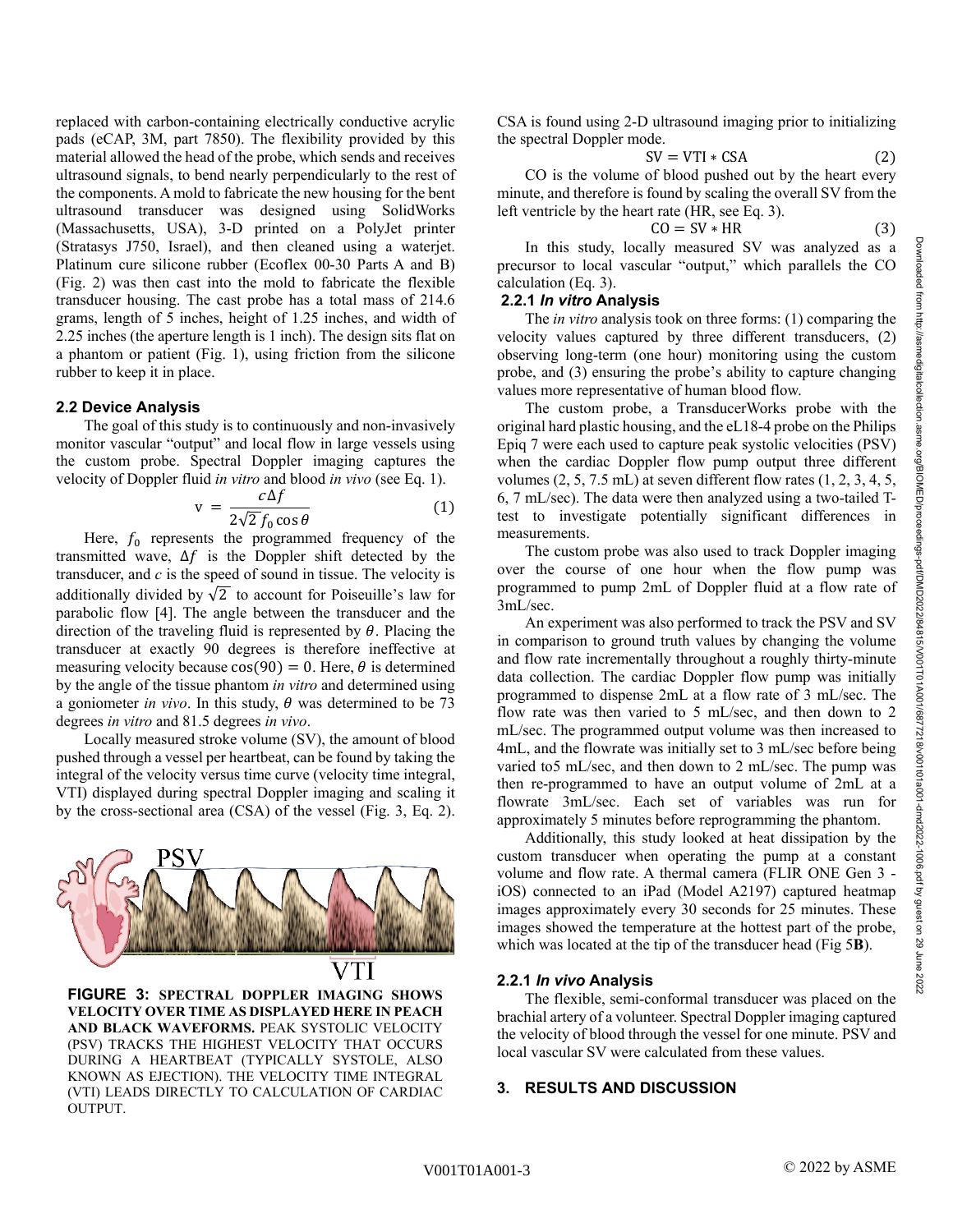

**FIGURE 4: PEAK SYSTOLIC VELOCITY CAPTURED USING SPECTRAL DOPPLER IMAGING ON THREE DIFFERENT PROBES**. THIS PLOT WAS GENERATED BY THE CARDIAC DOPPLER PUMP PUSHING 2ML OF VOLUME THROUGH THE SYSTEM AT 7 DIFFERENT FLOW RATES. A PULSE DAMPENER WAS WIRED INTO THE SYSTEM FOR THIS EXPERIMENT TO AVOID ALIASING. THERE WERE NO STATISTICALLY SIGNIFICANT DIFFERENCES BETWEEN THE VALUES CAPTURED BY EACH PROBE (*P* > 0.05).

The custom probe designed for this study was successfully used as a hands-free device in all data acquisition, both *in vitro* and *in vivo*. It remained flat and attached to the tissue phantom and a human arm. Placement on the arm required reinforcement with Self-Adherent Gentle Wrap (CVS Health, Rhode Island, USA) to reduce noise from fidgeting. In addition, software developed for the Verasonics system minimized data storage requirements and would enable continuous ultrasound monitoring for two years, assuming no hardware failures. This calculation was found by determining that each saved sample is 8 bytes captured at approximately 30Hz, and the maximum memory for an array in MATLAB is 13.8 gigabytes.

No statistically significant difference existed between PSV values detected by any of the ultrasound probes reported in Section 2.2.1. (Fig. 4). These velocities were captured at twentyone different combinations of volume (three options) and flow rate (seven options) as dispensed by the cardiac Doppler flow pump, and all *p*-values were greater than 0.05.

The custom probe was also capable of running pulsed wave spectral Doppler imaging over the course of an hour (Fig. 5**A**,**B**). Although the pump was programmed to a constant volume (2mL) and flow rate (3mL/sec), both the velocity and the amplitude of the velocity detected by the probe decreased over time (Fig. 5**A**). It was suspected that the heat released by the pump (Fig. 6**A**) and the probe (Fig. 6**B**) may have affected both the pump's ability to dispense Doppler fluid through the system and the transducer's accuracy, respectively. As seen in Fig. 6**C**, the temperature of the probe increased to a value (105℉) near the burn threshold for human skin  $(111°F [5])$  after only 30 minutes. Therefore, one limitation made evident by this

experiment is the device's inability to dissipate heat. In the future, re-wrapping the electronic casing with copper or additionally wrapping the eCAP with aluminum will be explored as options for heat sinks, and the device will be programmed to operate at a lower power and duty cycle. Adding metal particulates to the flexible rubber housing may also aid in heat dissipation [6].

The device was able to track changes in flow rate and volume dispensed (Fig. 5**C**,**D**). A previous study on long-term ultrasound monitoring argued that recognition of severe or sudden changes in patient vital signs is more important as a device feature than replication of ground truth values [2]. Therefore, the ground truth comparison is less important in this example than the degree of change itself, although ground truth is shown as a gray dashed line (Fig. 5**C**,**D**). The data from this



**FIGURE 5:** PEAK SYSTOLIC VELOCITY (PSV) AND STROKE VOLUME (SV) TRACKED (**A**, **B**) OVER ONE HOUR *IN VITRO*, (**C**, **D**) OVER 30 MINUTES *IN VITRO* WITH FLUCTUATING VOLUME AND FLOW RATE INPUTS, AND (**E**, **F**) OVER ONE MINUTE *IN VIVO*. (**A**, **E**) GRAY REPRESENTS VELOCITY AS CAPTURED BY THE CUSTOM PROBE. (**C**, **D**) GRAY REPRESENTS THE GROUND TRUTH VELOCITY OR VOLUME, RESPECTIVELY, AS PROGRAMMED BY THE CARDIAC DOPPLER PUMP. IN ALL PLOTS, BLUE REPRESENTS THE CALCULATED PSV OR SV.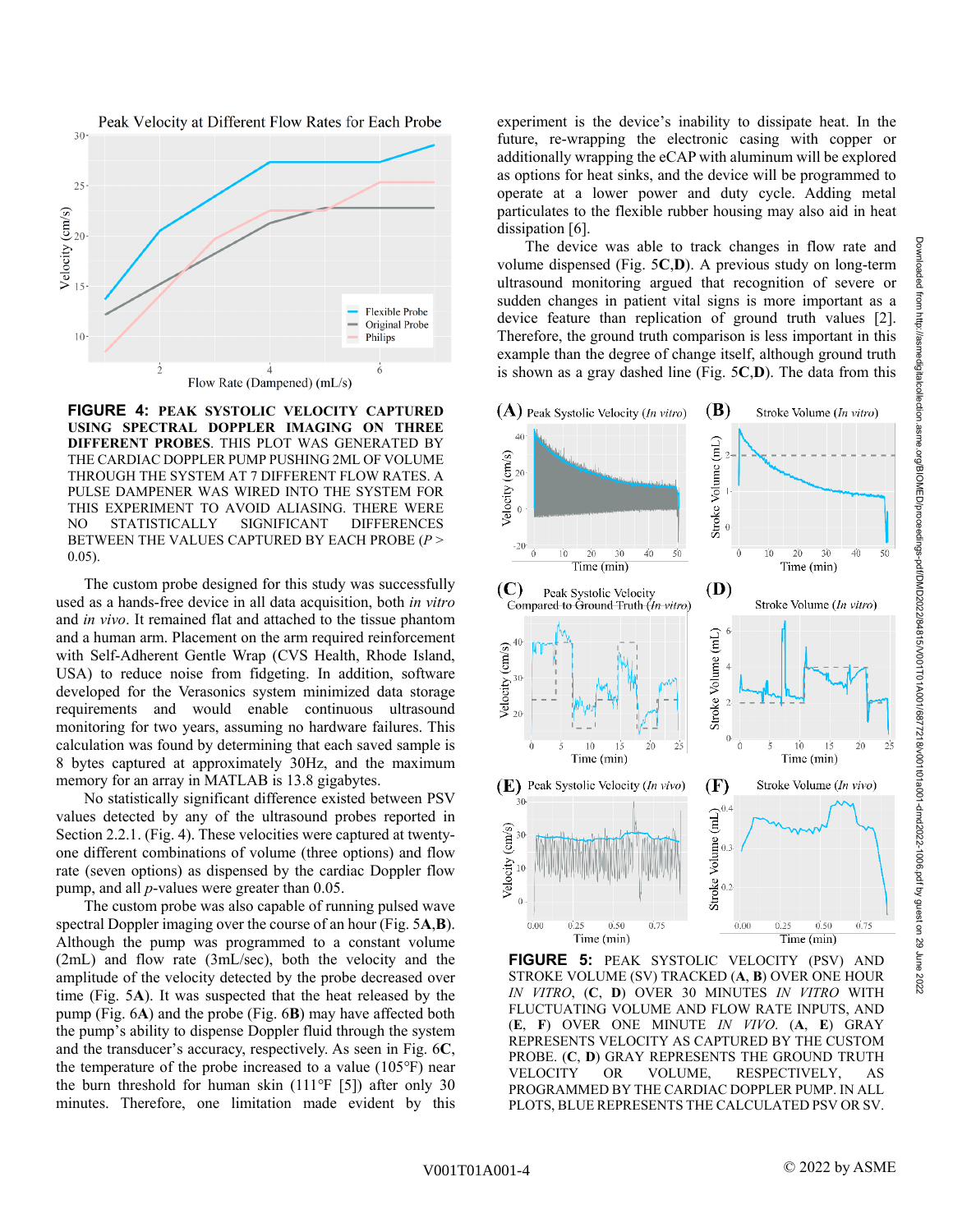experiment is noisy, potentially as a result of electromagnetic interference (EMI) generated by the pump and/or the Verasonics system. It is possible that replacing the copper casing surrounding the electronics (shown in Fig. 2**A**) with eCAP reduced the device's ability to shield the transducer from these EMI signals. Further validating this hypothesis, an oscilloscope (PicoScope 4000 Series) detected EMI signals correspondent with the cardiac Doppler pump's on/off state. The next model of this custom transducer will experiment with different electrically conductive materials to ground and shield the device, for example, reusing the copper shielding after creating the perpendicular bend at the transducer tip rather than using eCAP.

*In vivo* data demonstrated the device's ability to detect velocities seen in human vessels, specifically tracking PSV and SV in the brachial artery (Fig. 5**E**,**F**). Although ground truth values do not exist for this example, the curves are shaped as expected, with a faster and relatively constant heart rate. It is important to note the volunteer fidgeted approximately forty seconds into the recording, leading to noise in the recorded signal. Future iterations of the device will feature improved algorithms for filtering noise.

Long-term monitoring and point-of-care medicine using ultrasound are currently limited by the necessity for constant expert manual guidance during imaging [7], yet even recent attempts at hands-free ultrasound cannot be commercialized due to slow and costly production, poor imaging techniques, and short battery lives. Wang *et. al.* constructed a stretchable ultrasound patch for imaging the carotid artery and jugular vein [1]. However, their claim that the patch secures air-tight against the skin is unlikely outside a vacuum. Additionally, they lack matching and backing layers as a part of their transducer. The matching layer allows for nearly seamless acoustic transition between the transducer and skin, while the backing layer forces sound waves forward into the body. Without these, one would require a large amount of power to ensure enough sound waves enter the skin. Kenny *et. al.* recently constructed an ultrasound patch for continuous spectral Doppler monitoring of the carotid artery as well; however, the reported patch adhesive wears out after one day, and their battery lasts only three hours. The reported device is also unable to switch between 2-D and spectral Doppler imaging, limiting its use for patient monitoring [2].

This work will lead to a hands-free approach to point-ofcare medicine. The next major step towards implementing this device in the clinic focuses on reducing the operational temperature of the probe during pulsed wave doppler imaging. Lowering the power or duty cycle is an immediate approach to reduce overheating[8, 9]. Additionally, experimenting with new materials for the flexible housing as well as the electronic encasing will help improve heat dissipation and EMI shielding. Furthermore, re-programming the device to simultaneously acquire 2-D and spectral Doppler ultrasound scan would allow the calculation of SV to include the changing CSA that fluctuates as blood flows through a vessel. This additional time-series variable will improve the accuracy of calculating local vascular output and CO. The device could also be improved by incorporating a machine learning algorithm to automatically



(C) Probe Temperature During Continuous Acquisition



**FIGURE 6: THERMOSENSOR IMAGING OF THE SYSTEM USING A FLIR CAMERA DEMONSTRATES OVERHEATING AFTER A PERIOD OF TIME.** (**A**) THE PUMP HEATED UP TO 100℉ AFTER 30 MINUTES. (**B**) THE CUSTOM PROBE RESTING ON THE TISSUE PHANTOM (LEFT) IS SHOWN AS A HEATMAP (RIGHT). THE TIP OF THE PROBE REACHED 85.6℉ IN 9 MINUTES. (**C**) THE TEMPERATURE OF THE CUSTOM PROBE WAS TRACKED OVER A 30 MINUTE ACQUISITION OF SPECTRAL DOPPLER ULTRASOUND IMAGING.

steer the ultrasound waves to monitor blood flow in key vessels. This algorithm could be programmed to alert clinicians to sudden changes in patient health status as well as predict patient vitals during interspersed ultrasound acquisition (*e.g.*, when operating at a lower duty cycle), which could reduce power consumption and heat emission. Ultimately, the goal of this technology is a transformation of the hands-free device into a wireless patch for use in the intensive care unit for imaging any body part and monitoring, for example, cardiac or pulmonary health. This patch would be an inexpensive, ubiquitous, and user-friendly solution to long-term monitoring that would enable immediate response to changes in patient status.

## **4. CONCLUSION**

This study presented a custom ultrasound probe that is flexible, semi-conformal, hands-free, and able to capture data